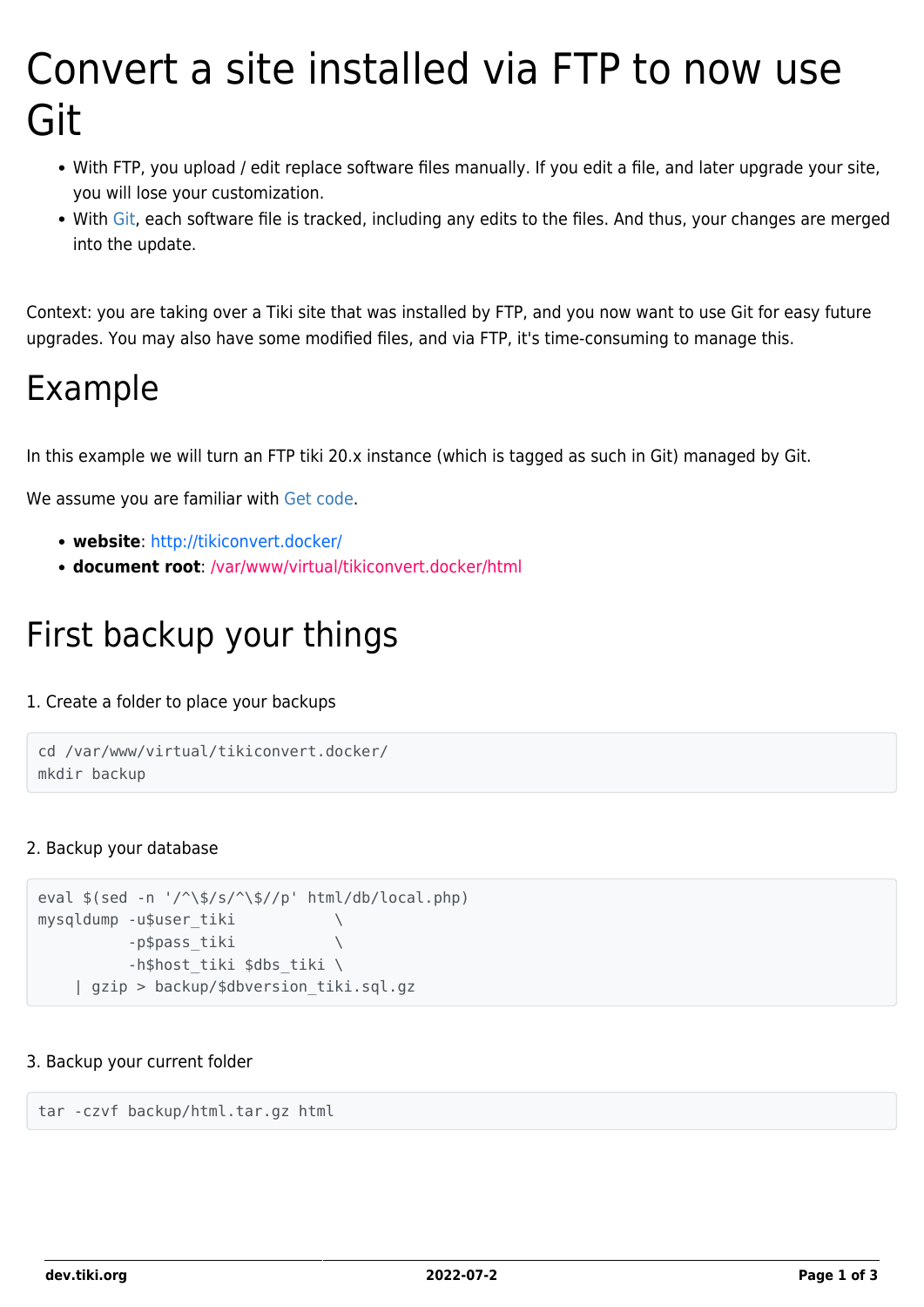### Checkout the same version as your current Tiki install

**checkout Tiki 20.x to folder newinstall**

git clone git@gitlab.com:tikiwiki/tiki.git -b 20.x newinstall

To reduce disk space, you can add the following parameter to the command above (before newinstall): --depth 1 --no-single-branch

If you have a specific version like for example 20.0

| checkout Tiki 20.0 tag |  |  |  |  |
|------------------------|--|--|--|--|
|------------------------|--|--|--|--|

```
git checkout tags/20.0
```
If you're experiencing issues in git clone, you can use https://gitlab.com/tikiwiki/tiki.git instead of git@gitlab.com:tikiwiki/tiki.git.

[List of all branches](https://gitlab.com/tikiwiki/tiki/-/branches) [List of all tags](https://gitlab.com/tikiwiki/tiki/-/tags)

#### Copy your old site over the fresh Git checkout

Now copy your old site over the new install, if there are any modified or new files, they will override the ones of your checkout (the working copy but not the reference files in .git/ folders).

```
cp -a html/. newinstall/
```
### Check for differences

```
git status newinstall
git diff newinstall
```
If Git shows modified files, you should solve that before continuing. If you are experiencing problems with files permissions you can disable git from checking permissions.

git config core.fileMode false

### Launch new instance

cd /var/www/virtual/tikiconvert.docker